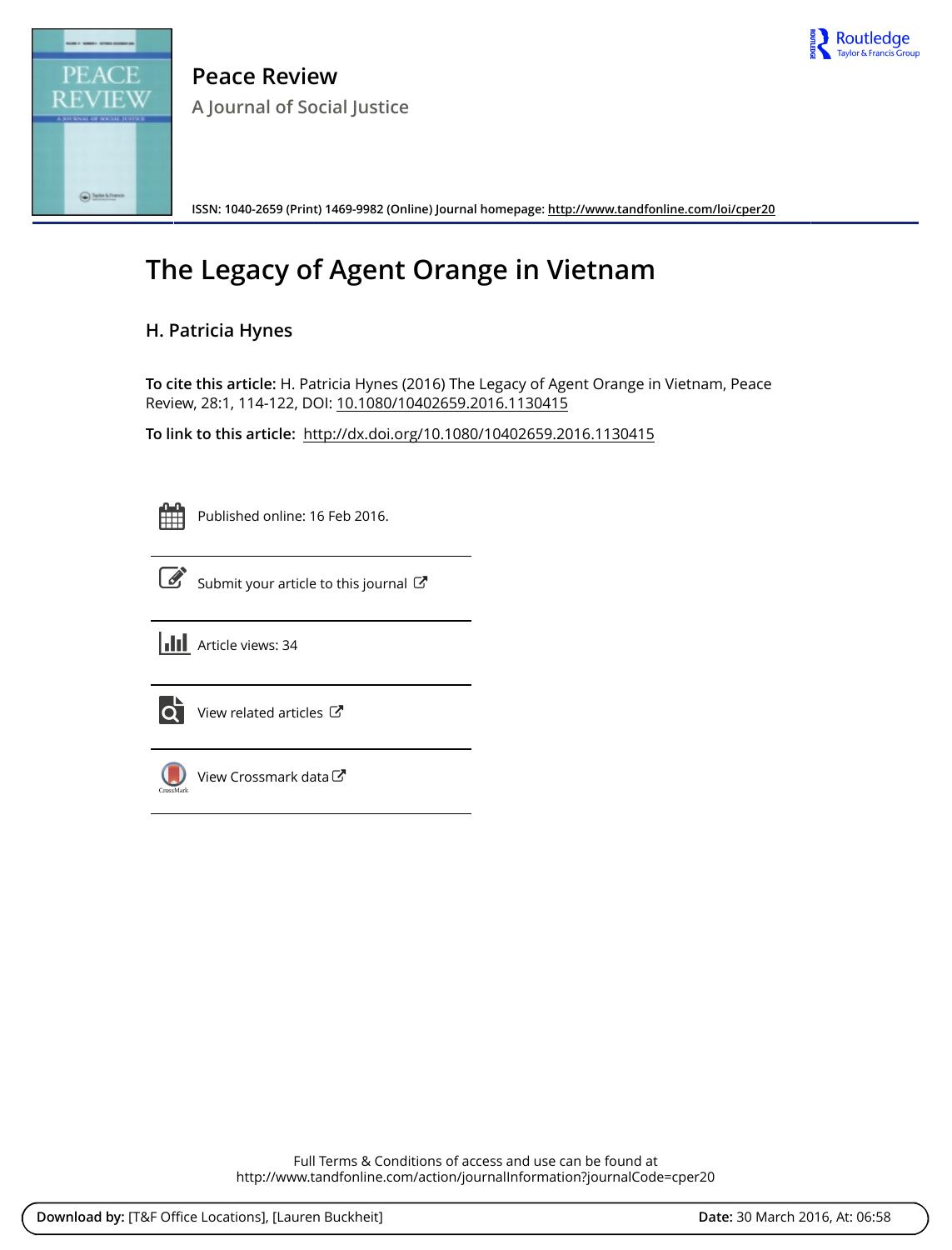*Peace Review: A Journal of Social Justice, 28:114–122* Copyright  $\odot$  *Taylor & Francis Group, LLC ISSN 1040-2659 print; 1469-9982 online DOI: 10.1080/10402659.2016.1130415*

## The Legacy of Agent Orange in Vietnam

H. PATRICIA HYNES

The Paris Peace Accords were signed on January 27, 1973, making possible a re-united Vietnam. The peace accords ended eight years of the American War (as it is known to the Vietnamese) and two prior decades of covert warfare against this small, agrarian Asian country. For much of the American public, the war was a bitterly divisive issue to put behind them. With no good ending, why dwell on or learn from or lose sleep over Vietnam, unless you had lost a loved one or were a veteran haunted by its violence?

W hy were we there? The political *Zeitgeist* that spawned the Vietnam War was the threat of Communist China at Vietnam's northern border and fear of the "domino effect," that is, the progressive fall of one Asian country after another to Communism in their wars of independence from Western colonial powers. President Eisenhower also exhorted that the consequences of losing vital tin, tungsten, and rubber as well as America's strategic position in Asia from a Communist Vietnam were incalculable to the West. In his memoirs, Eisenhower acknowledged that eighty percent of the Vietnamese would likely have voted for North Vietnam's Ho Chi Minh, foremost a nationalist and also a Communist, if the general countrywide election called for by the 1954 Geneva Conference, following French defeat by the Vietnamese, had been held. The election was stymied, however, by the United States, which backed, financed, and armed the corrupt South Vietnamese autocrat Ngo Dinh Diem. And thus were sown the toxic seeds of the American war in Vietnam.

Curtis Le May, Air Force commander of the hellish firebombing of Japanese cities in World War II, retorted to this perfidious logic: why destroy Vietnam if Red China is our enemy? The overarching policy of containing Communism, fused with the presumption that the United States knew best what was good for Vietnam, militarized five administrations' foreign policy—from Truman to Nixon—in Southeast Asia.

The American war in Vietnam was a destined-to-fail military invasion, despite everything concussive and chemical, every armament short of nuclear bombs deployed against a popular, rural-based insurgency for independence. What doomed this apocalyptic war waged by the most powerful military on earth, which dropped a five-hundred-pound bomb and sprayed seven pounds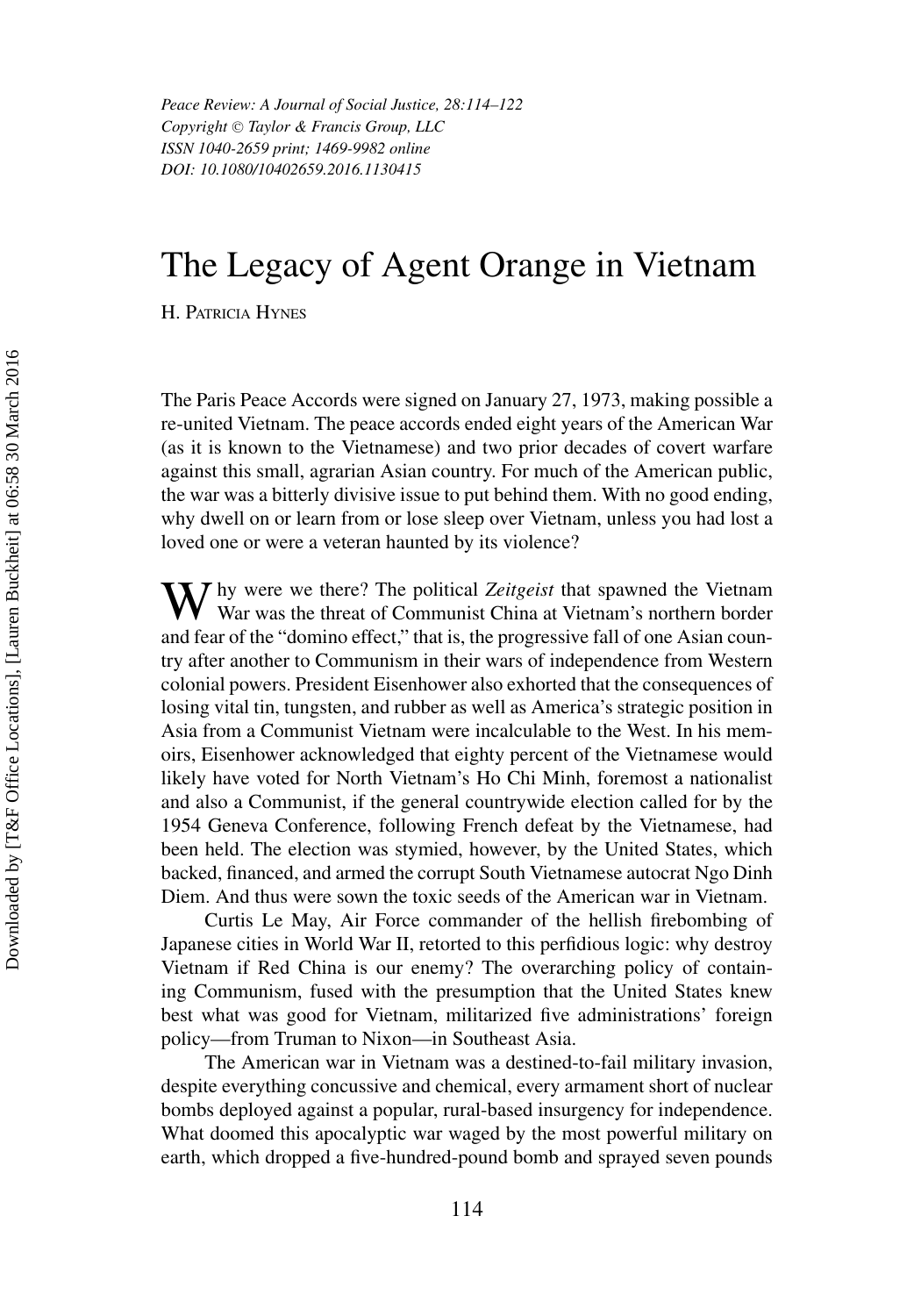of herbicides for every woman, man, and child in Vietnam and which killed and wounded nearly one-third of South Vietnam's people?

M any high-level U.S. military alleged that it was restraint: if allowed, they could have bombed Vietnam back to the Stone Age. A more perceptive response is that resistance to the war from within the military ranks doomed the war. Most older Americans remember the stormy and dramatic defiance among young middle-class citizens to the Vietnam War: conscientious-objector (CO) claims, draft-card burnings, draft delinquencies and attacks on draft records; Reserve Officers' Training Corps (ROTC) units expelled from college campuses; antiwar rallies, and hundreds of thousands of animated war protestors marching on Washington. Far fewer know the story of war resistance within the working-class ranks of the military, a resistance that shaped the war's fate. But these are U.S.-centric perspectives.

More nuanced still is the former member of the South Vietnamese National Liberation Front Truong Nhu Tang who, as a member of the Provisional Revolutionary Government, observed America's arrogant reliance on military power, their peculiar blindness toward the culture and values of Vietnamese life, and their underestimate of the Vietnamese iron will for independence. Further, he adds, the United States lost moral authority in the eyes of the world and among many Americans with the ruthless bombing of Cambodia and the 1972 Christmas bombing of Hanoi just weeks prior to signing the Paris Peace Accords. While the Vietnamese resistance used political and diplomatic strategies as well as military, the United States had never assigned any experts to explore diplomacy to negotiate an end to the war. In its conceit, it refused offers for mediation from French President de Gaulle in 1963 and UN Secretary U Thant with de Gaulle in 1967.

During the ten years (1961–1971) of aerial chemical warfare in Vietnam, U.S. planes sprayed more than twenty million gallons of herbicide defoliants in an operation code-named Ranch Hand, to destroy enemy forest cover and crops, and to clear vegetation around U.S. bases for visibility. At least ninety spray operations were aborted because of technical malfunction or enemy fire and resulted in the cargo of herbicides being dumped onto Vietnamese ecosystems and drinking-water sources, as well as U.S. bases.

Ranch Hand's motto, "Only You Can Prevent Forests," branded the mission and (like so many intentionally comedic military code names) trivialized the tragedy and the crime of chemical warfare. Agent Orange, the dioxin-contaminated and exceedingly toxic herbicide, constituted the majority (about sixty-one percent) of the total herbicides sprayed in the war. Thus, Agent Orange serves as a surrogate for the weaponized herbicidal warfare on the ecology and agriculture and, ultimately, the people of Vietnam.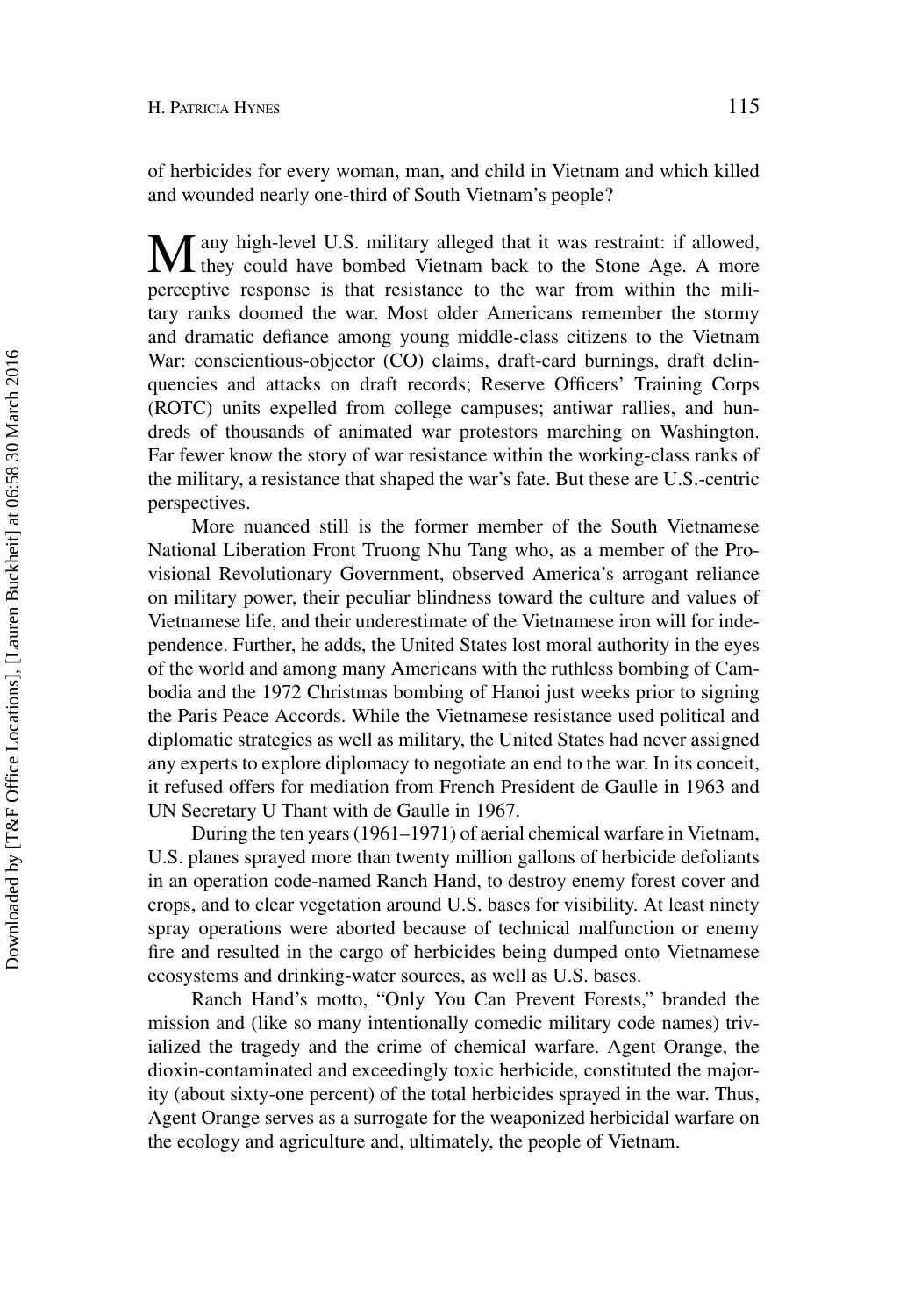**P** resident Kennedy approved testing of these herbicides on Vietnam veg-<br>etation in the fall of 1001 etation in the fall of 1961, with the proviso that South Vietnam does the spraying in U.S. planes disguised with the South Vietnam insignia. This dissimulation was intended to protect the United States from charges of firststrike chemical warfare, in violation of the 1925 Geneva Protocol on Chemical and Biological Warfare. The administration, when confronted, argued that the 1925 Protocol referred to humans not plants, ignoring their military's own definition of biological warfare, which included the use of chemical plant growth regulators (such as Agent Orange) for the purpose of injuring humans, animals, or plants. Further, while the 1925 Geneva Protocol did not specifically mention crop destruction, historically it has been interpreted to include it.

The ingredients of Agent Orange constituted an equal proportion of two plant-growth regulators developed during World War II to target specific plants, 2,4-D and 2,4,5-T. Absorption of them by plant leaves wreaks havoc on the plants' growth hormones and accelerates plant growth. In sufficient strength plants undergo uncontrolled growth until leaves shrivel and fall off within a few days and the plant dies. During World War II, the U.S. government had researched and developed these herbicides for use on Japan's rice crops and forests, but the war ended before they did so. In 1943, government researchers found that arsenic proved more effective against rice than 2,4-D, leading to the development and use of Agent Blue to destroy rice crops in Vietnam. World War II research on weaponized herbicides advanced herbicide use by ten years and launched a staggering increase in herbicides and other pesticides, such as dichlorodiphenyltrichloroethane (DDT), in U.S. suburbs, agriculture, wetlands, pasture, and forestry in the late 1940s and 1950s.

Published on September 27, 1962, Rachel Carson's groundbreaking book *Silent Spring* traced the intensification of pesticide-based agriculture following World War II. Her salvo, aimed at both industry and its ally, the U.S. Department of Agriculture, ignited modern U.S. environmentalism and inspired new legislation for environmental and public health protection in the United States. Two days prior, on September 25, 1962, President Kennedy signed his approval for the rainbow herbicides to be sprayed on Vietnamese food crops as well as forests in the ongoing covert war against South Vietnam resistance forces.

Kennedy had read *Silent Spring* in a serialized version for *The New Yorker* in the summer of 1962; and, like millions of others, he was compelled by her message and had Carson invited to the White House. Yet, what Carson exposed and condemned in our environment, the indiscriminate chemical war on nature with insecticides and herbicides as weapons, did not apply to the triple-canopy forests and coastal mangroves of Vietnam. An unparalleled armamentarium—not only herbicides but also incendiary bombs and napalm,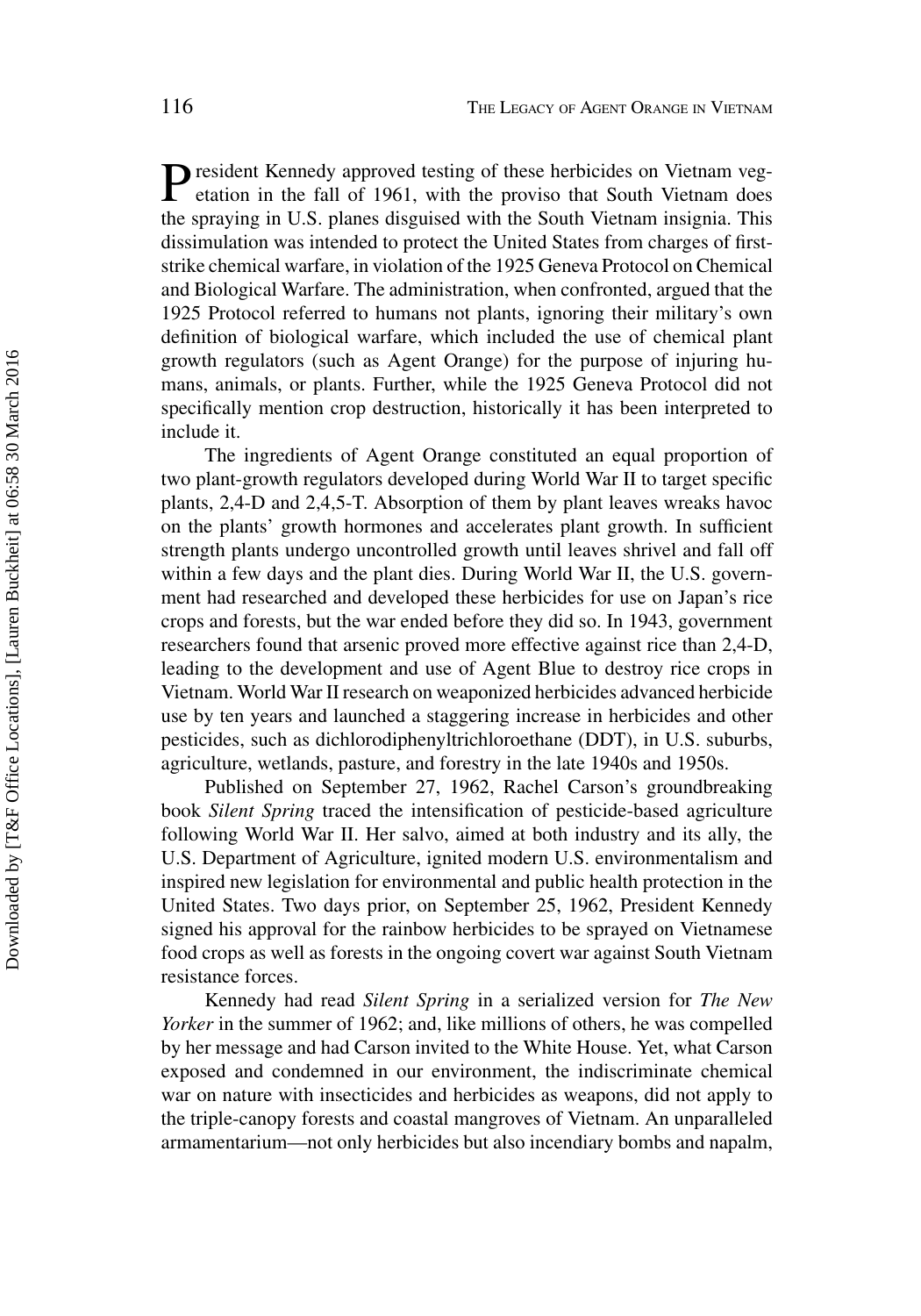five hundred- and two thousand-pound bombs, the fifteen hundred-pound daisycutter bomb, and the gigantic earthmoving Rome plow—was employed against Vietnam. The country was cratered and leveled; upland and coastal forests, farmland, and countryside were decimated.

By 1966, over five thousand American scientists, among them many Nobel<br>Prize winners, condemned the use of chemical warfare agents in Vietnam. The herbicide program ended in 1971 when Nixon's administration was forced to disclose government-sponsored research data that revealed that one of the herbicides in Agent Orange, 2,4,5-T, caused extreme birth deformities in lab animals and the other, 2,4-D, also caused negative reproductive impacts. The preliminary data had been produced by 1966, but the final results were suppressed until 1969. Moreover, the chemical manufacturers, most notably Dow Chemical Company, pressured the Food and Drug Administration not to disclose the research results. In turn the federal government successfully pressured the company contracted to do the research, Bionetics, to withdraw a planned presentation on the study findings from a Society of Toxicology meeting in March 1969. On October 29, 1969, the White House announced restrictions on the use of 2,4,5-T in order to preempt a *Los Angeles Times* story on the Bionetics study planned for publication on October 30. Against the will of the Department of Defense, herbicide spraying was suspended in Vietnam on April 15, 1970.

Two of the most vocal scientist critics of weaponized herbicides, Dr. Arthur Westing and Dr. Egbert Pfeiffer, made five trips to Vietnam between 1969 and 1973 to document the extent of ecological damage and loss from the war. They described what they witnessed as the largest and most prolonged attempt to destroy an ecology-based culture and agriculture in history. When the American War began, Vietnam was a country of ninety percent subsistence farmers who had lived on the land for centuries. At least one-third of the villagers were forced out of the countryside—leaving behind graves and ancestral altars as well as agricultural fields, rice paddies, fruit trees, fish ponds, and animals—and into cities or planned villages in order to eliminate the rural base of support for the resistance. Fruit trees were especially sensitive to the herbicides and easily killed; and fish in hand-dug ponds died from alterations in their ecosystem. Forty percent of total useable forest was destroyed from bombing, shrapnel, napalm, and herbicides. This ecocide continued to exact a price after the war, given that revival of lost coastal mangrove and highland triple-canopy hardwood forests would need the human hand to regenerate.

Three decades later, the 2002 Environmental Conference on Cambodia, Laos, and Vietnam featured American and Vietnamese forestry, botany, and coastal mangrove researchers and practitioners who have studied the potential of Vietnam's ecosystem regeneration since the war. The destroyed upland forests areas were invaded by grasses prone to fire in the dry season and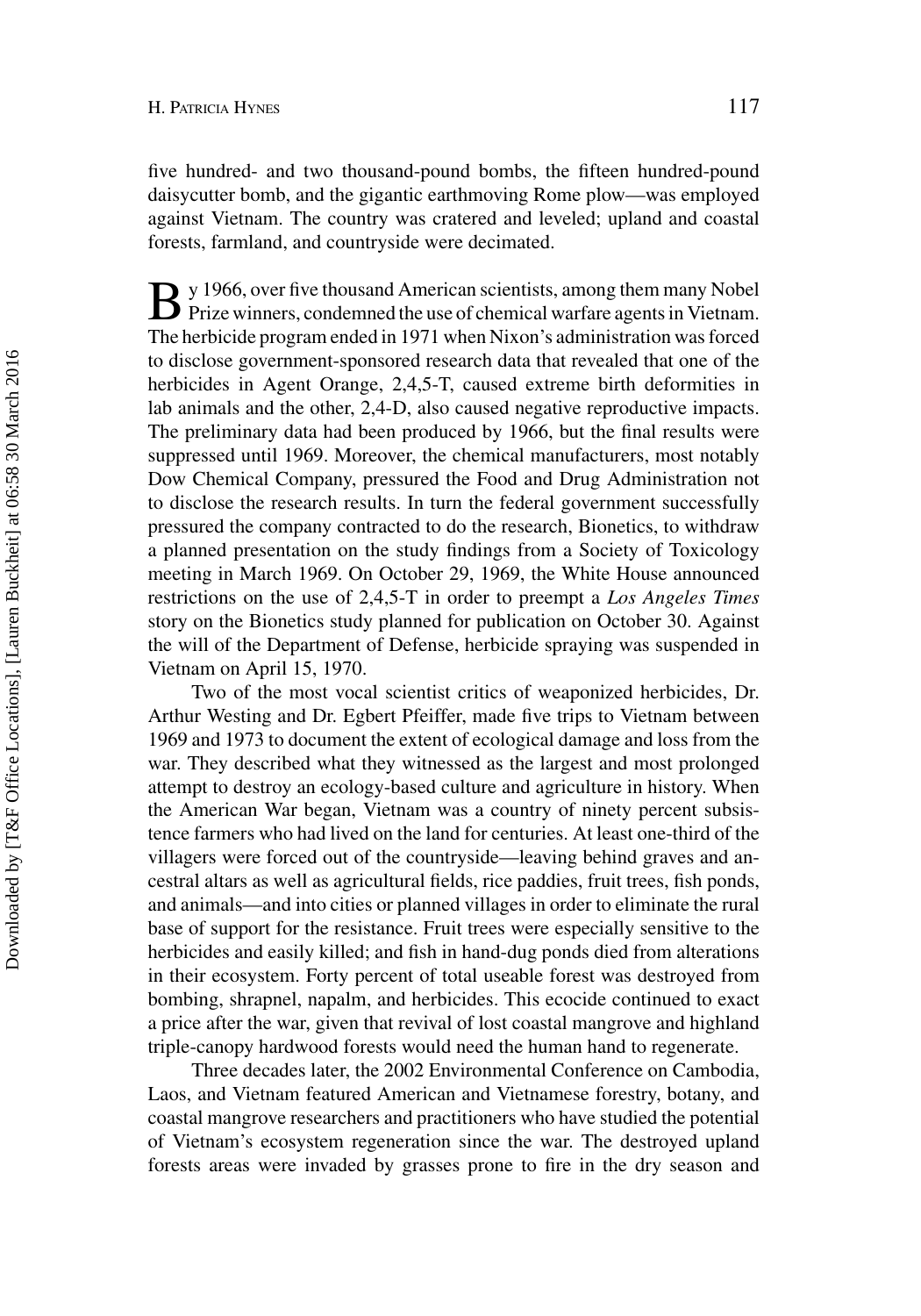secondary tree species with little value for sustainable development, both of which prevent original hardwood forest regeneration, according to Phung Tuu Boi, Director of the Nature Conservation and the Community Development Center in Hanoi. Further, after Agent Orange eliminated the upland forest, tropical rains eroded and washed nutrient-laden soil into downstream rivers and deltas, leaving a depleted, hardened soil base hostile to natural forest regeneration. Even with intense reforestation, the centuries-old triple canopy tropical forests, famed in Asia for the diversity of their wildlife, will take a hundred years or more to restore to pre-war conditions. Further complicating recovery, national reforestation programs to promote sustainable development and alleviate rural poverty are now under pressure from commercial logging.

A gent Orange defoliation of an estimated forty percent of mangrove forests<br>caused the irreversible degeneration of marine habitats: clams disappeared and giant ferns invaded, trapping sediment and snuffing out mudflats and their marine nurseries, ultimately reducing the fish supply. Marine biologist Dr. Bui Thi Lang described a sequence of negative feedback loops since the war that have trapped locals in a cycle of poverty. Overfishing resulted from the post-war reduced fish supply and local people removed mangrove trunks for firewood and supplanted them with rice cultivation. This degradation of the marine environment has impeded restoring the true wealth of the coastal environment—mangrove forests, with their prolific aquatic nurseries.

In 1968, a young obstetrician in Saigon's Tu Du Hospital, Dr. Nguyen Thi Ngoc Phuong, reported delivering grossly deformed fetuses and infants with increasing frequency, some so horrific she could not show them to their parents. Given the denial on the part of the South Vietnam and U.S. governments about the negative health effects of Agent Orange, she preserved dozens of deformed fetuses in formaldehyde, which remain today as chilling evidence of the effects of Agent Orange on fetal development. Dr. Phuong created a residential nursery and home in Tu Du Hospital for handicapped babies whose parents lacked resources and capacity to care for them at home. The Tu Du Hospital Peace Village, as it is called, has sheltered, provided medical and rehabilitative services, and raised and educated hundreds of Agent Orange victims.

Today a third and fourth generation of children, born with horrific birth defects and mental retardation, continues to suffer the legacy of American chemical warfare in Vietnam. Why ongoing toxicity after decades of the war's end? The best studies to date have found that the extremely virulent strain of dioxin in Agent Orange, known as TCDD, persists in the environment of Vietnam, particularly in areas most heavily sprayed and on former U.S. air bases. On these bases, Agent Orange was stored, loaded into spraying equipment, spilled, and also used liberally to clear the periphery of the bases. Washed into local ponds during tropical rainstorms, dioxin in pond sediment is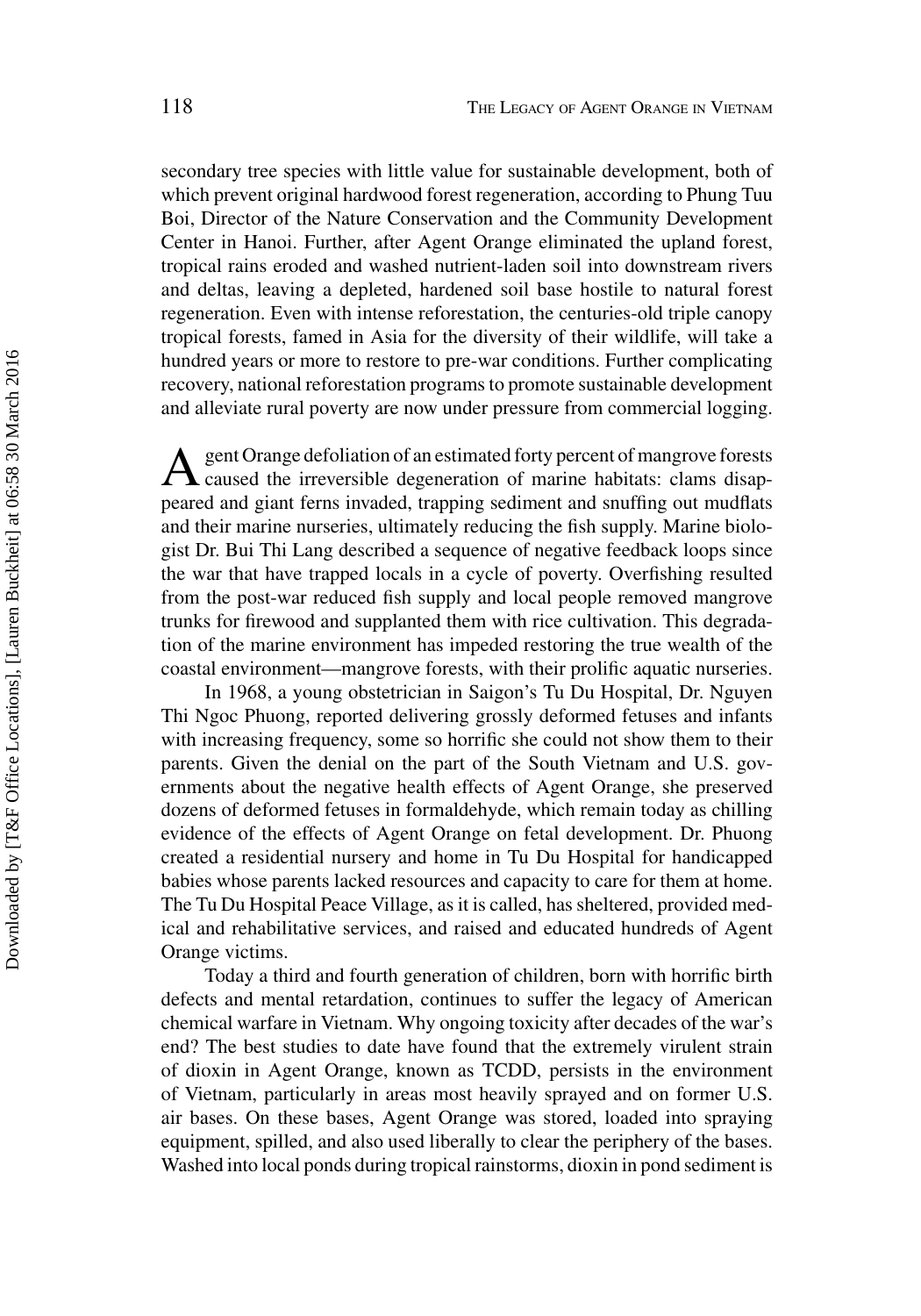long-lived, with a half-life of one hundred years. There it bioaccumulates in the food chain, contaminating the freshwater mollusks, fish, and duck harvested by people living on or near the former bases. Recent studies by the Canadian firm Hatfield Associates have found that levels of dioxin in breast milk of women living near and on these bases exceed World Health Organization (WHO) standards for breastfeeding infants. Levels in soil at airbases sampled by Hatfield Associates are hundreds of times higher than the WHO's standard for dioxin in industrial soil, one part per million.

The dioxin TCDD was formed in the manufacturing process of 2,4,5-T,<br>one of the herbicide ingredients of Agent Orange, and it contaminated Agent Orange in higher concentrations because of a speeded-up manufacturing process to meet war demands. The major manufacturers, Dow Chemical in particular, were aware of higher dioxin contamination in Agent Orange but did not inform the government in order to avoid costly regulation and loss of profits. Records suggest that the government was also aware of the higher dioxin content in the wartime herbicides, but it has consistently pleaded ignorance.

TCDD dioxin is one of the most toxic substances known: it is a human carcinogen and an endocrine-system disruptor. Further, recent meta-analysis of human studies has found that parental risk of numerous birth defects, including no limbs, cleft palate, missing facial features, and deformed fetuses, is statistically associated with exposure to Agent Orange dioxin, findings that are consistent with animal studies. Recent animal studies have found transgenerational effects of ovarian and sperm-related disease.

Despite compelling science on the harm of dioxin exposure and the exposure of those living near dioxin hotspots, the Vietnamese victims have received nothing by way of compensation, cleanup, or services from the U.S. government or Agent Orange manufacturers. That is, until 2007 when the U.S. Congress appropriated nine million dollars for cleanup of contaminated sites and health-related activities. In 2011, U.S. AID joined the Vietnamese government in the first phase of a now-estimated eighty-four million-dollar dioxin-contaminated soil remediation program at a former U.S. air base in Da Nang. "It's a big step," said Ngo Quang Xuan, a former Vietnamese ambassador to the United Nations, "of the U.S. partnering with Vietnam in the dioxin removal. But in the eyes of those who suffered the consequences, it's not enough." According to Hatfield Associates, up to 25 other dioxin contaminated sites may exist, given records from the war.

In March of 2014, I traveled through Vietnam from Hanoi to Da Nang in central Vietnam to Ho Chi Minh City (formerly Saigon). The purpose of my journey was to investigate the plight of third- and fourth-generation Agent Orange-dioxin victims, the fate of dioxin-contaminated sites, the extent of ecological restoration needed, and what is being done to overcome the legacy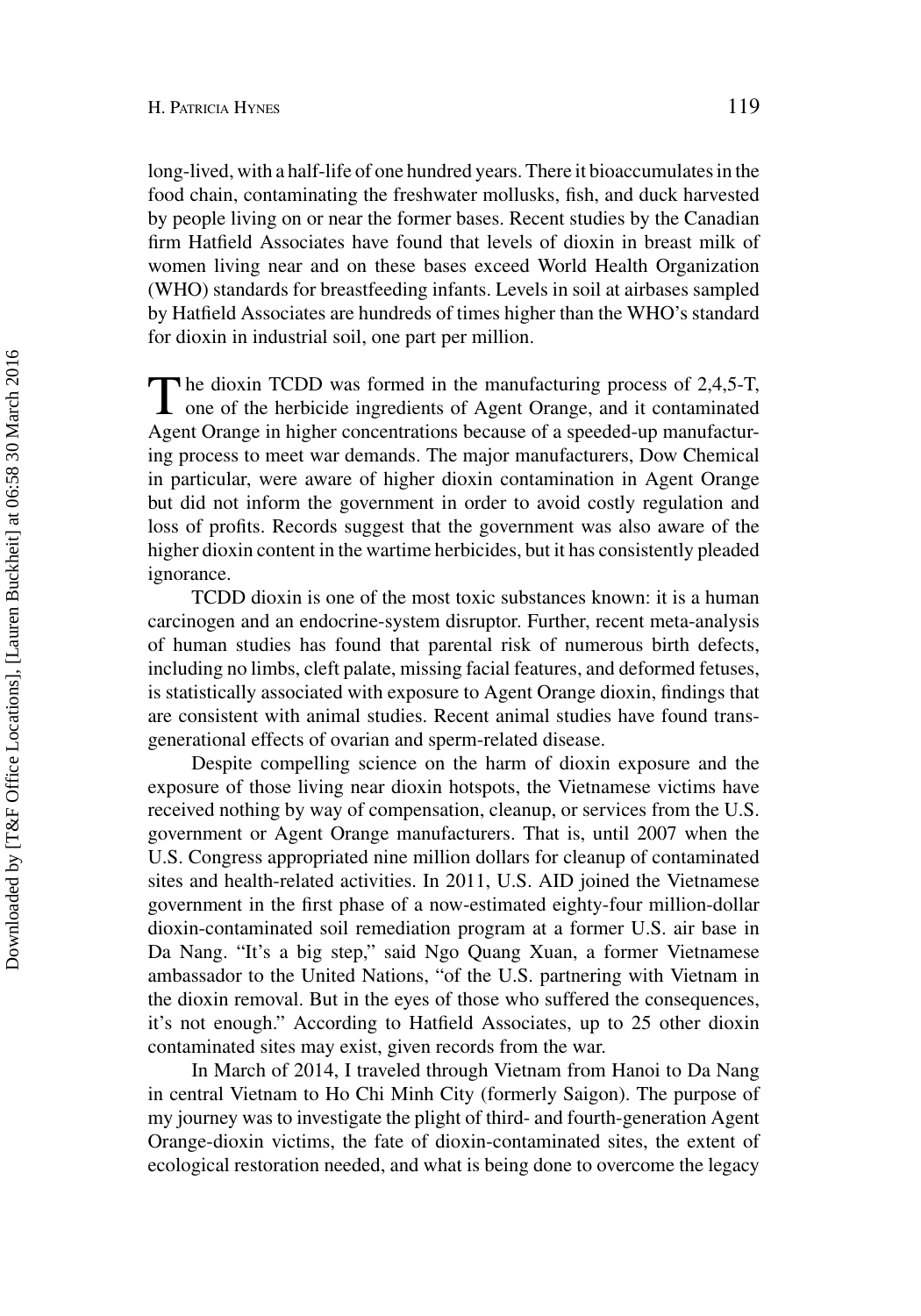of the American War. I visited models of community-based care for Agent Orange victims that rival our best ones for handicapped children, staffed by people who spoke of the children as their family. I found that those working to rid Agent Orange from the Vietnam environment harbor no antipathy to American citizens, while they clamor for justice from the U.S. government to pay for the health and environmental costs from our ten years of chemical warfare. Were President Nixon's 1973 peace negotiations' pledge of 3.25 billion dollars for reconstruction (a pledge subsequently spurned by Presidents Ford and Carter and rejected by Congress) honored in today's dollars, the inflation adjusted pledge of seventeen billion dollars would support the costs of health, housing, and educational services for Agent Orange victims; of ecological restoration of forests and mangroves; and of the remediation of remaining dioxin hotspots.

M ore than a dozen "Peace Villages," some with organic gardens, or-<br>chards, and animals, have been built for children and, in some cases, for Vietnamese veterans who have severe mental and/or physical challenges. Here residents receive rehabilitative care and physical therapy and those able to learn are prepared for higher education or taught vocational skills, such as sewing, flower-making, and fabricating incense sticks. Hundreds more Peace Villages are needed for the estimated tens of thousands of multigenerational victims.

The Peace Villages are organized and built by the Vietnam Association for Victims of Agent Orange (VAVA) with funds from the Vietnamese government and international supporters. Many staff and administrators are retired Vietnamese war veterans and some staff are themselves physically handicapped from their parents' exposure to Agent Orange. Some pioneers in this effort to undo the ongoing harm of the Vietnam War and to heal their own spiritual wounds of war are American veterans, who raise funds for the Peace Villages, volunteer their services, and bring other veterans in the spirit of reconciliation.

When I asked about their striking commitment to the Peace Villages, the retired Vietnamese veterans spoke of having lost so many friends in the war that, having lived, they want to give back to war victims. One former general likened his iron-willed commitment to his country's two thousand-year-old history of success against invaders and colonizers: "We beat the Chinese, we beat the French, we beat the Americans, now I want to beat Agent Orange." A young university student working in the VAVA Ho Chi Minh City office, said quietly, "Look at me," pointing to his head shaped like a light bulb. "I hope my passion will contribute to other Agent Orange victims' happiness and freedom." A medical doctor responsible for rehabilitative care of children at the Tu Du Hospital Peace Village responded: "My life is bound to the Agent Orange babies and I am passionate about their right to be treated humanely."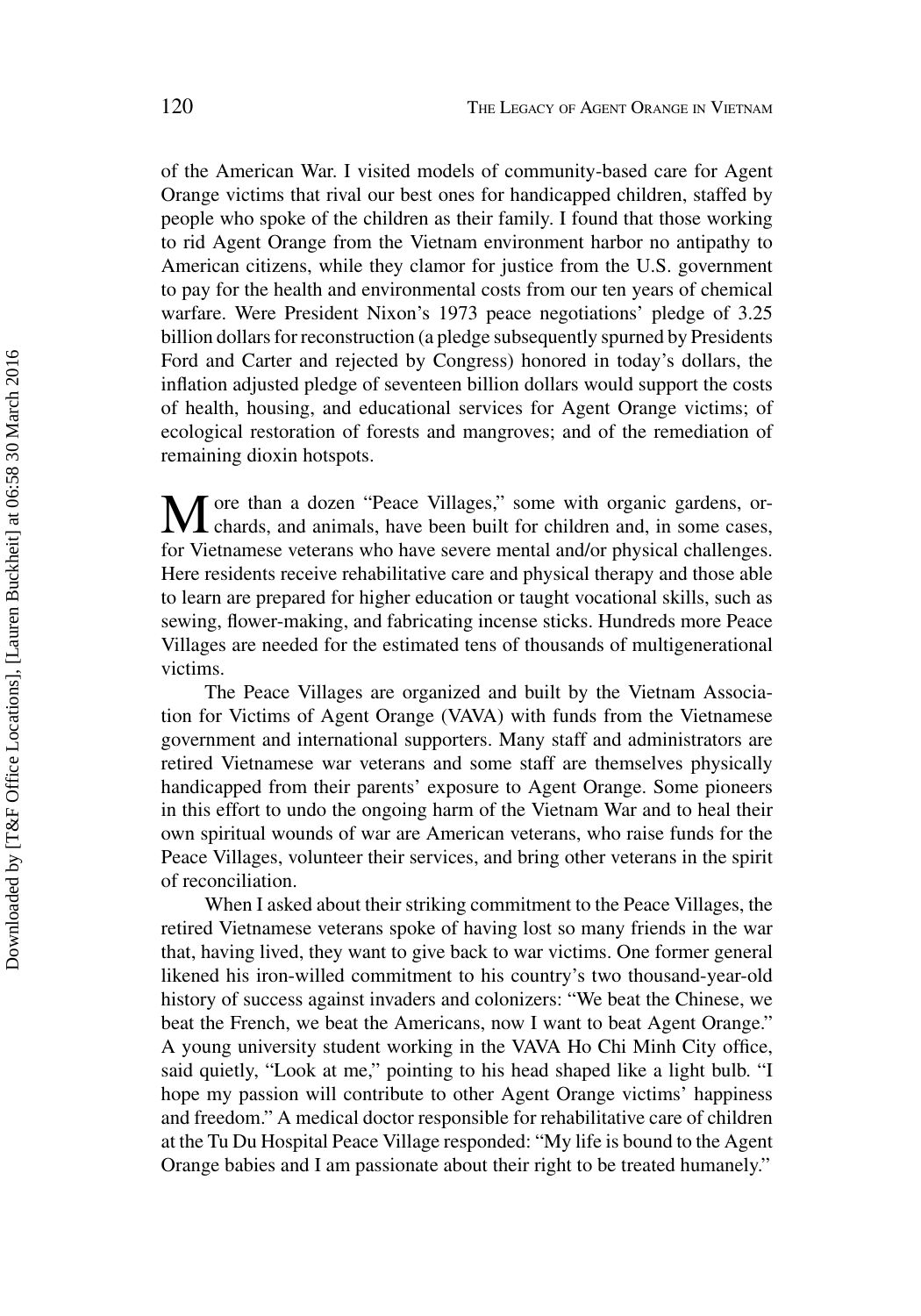Like many U.S. visitors to Vietnam before me, I found a people who are forward-looking and forgiving; a poor country (rendered more so by the twenty five–year U.S. embargo, which ended in 2000); and a country determined not to leave their victims of Agent Orange behind. Perhaps most telling of their spirit is the response of a Vietnamese veteran when asked by U.S. veteran James Zumwalt why Vietnamese are not bitter toward Americans. "We Vietnamese have small bodies," he replied. "If we fill them with hate, there is no room for love"—a well of wisdom from which we Americans could draw.

## **RECOMMENDED READINGS**

- Agent Orange: Landscape, Body, Image. 2009. Conference. May 7–9. University of California Riverside. Available at *<*http://newsroom.ucr.edu/2063*>*, last accessed October 15, 2014.
- Agent Orange Record. Available at *<*http://www.agentorangerecord.com/home/*>*, last accessed November 20, 2014.
- Conference Report to Environmental Conference on Cambodia, Laos and Vietnam. "Long-Term Consequences of Agent Orange Ecosystems." 2002. Föreningen Levande Framtid. Sweden. Available at *<*http://www.nnn.se/environ/ecology.pdf*>*, last accessed September 10, 2014.
- Cortright, David. 2005. *Soldiers in Revolt: GI Resistance during the Vietnam War*. Chicago, IL: Haymarket Press.
- *Ecocide: A Strategy of War*. 1981. Film produced by Green Mountain Films and Dr. EW Pfeiffer. Available at *<*http://www.gmpfilms.com/ECO.html*>*, last accessed November 1, 2014.
- Emerson, Gloria. 1992. *Winners & Losers: Battles, Retreats, Gains, Losses, and Ruins From the Vietnam War*. New York: W.W. Norton and Company.
- Hynes, Patricia H. 1989. *The Recurring Silent Spring*. New York: Teachers College Press.
- Herring, George C. 2002. *America's Longest War. The United States and Vietnam, 1950–1975*. New York: McGraw Hill.
- Manikkam, Mohan et al. 2002."Dioxin (TCDD) Induces Epigenetic Transgenerational Inheritance of Adult Onset Disease and Sperm Epimutations." *PLoS One* 7(9). Available at *<*http://www.ncbi.nlm.nih.gov/pmc/articles/PMC3458876/*>*, last accessed December 12, 2014.
- Martini, Edwin A. 2012. *Agent Orange: History, Science, and the Politics of Uncertainty*. Amherst and Boston, MA: University of Massachusetts Press.
- National Institutes of Health Report on Dioxin. Available at *<*http://www.nih.gov/news/pr/ jan2001/niehs-19.htm*>*, last accessed December 17, 2014.
- Ngo, Anh D. et al. 2006. "Association Between Agent Orange and Birth Defects: Systematic Review and Meta Analysis." *International Journal of Epidemiology*. 1–11. Available at *<*http://www.vn-agentorange.org/edmaterials/ije paper.pdf*>*, last accessed November 2, 2014.
- Scientific Statement on Dioxin as Endocrine Disrupting Substance. Available at *<*https://www.endocrine.org/∼/media/endosociety/Files/Publications/Scientific%

20Statements/EDC Scientific Statement.pdf*>*, last accessed September 4, 2014.

Sills, Peter. 2114. *Toxic War: the Story of Agent Orange*. Nashville, TN: Vanderbilt University Press.